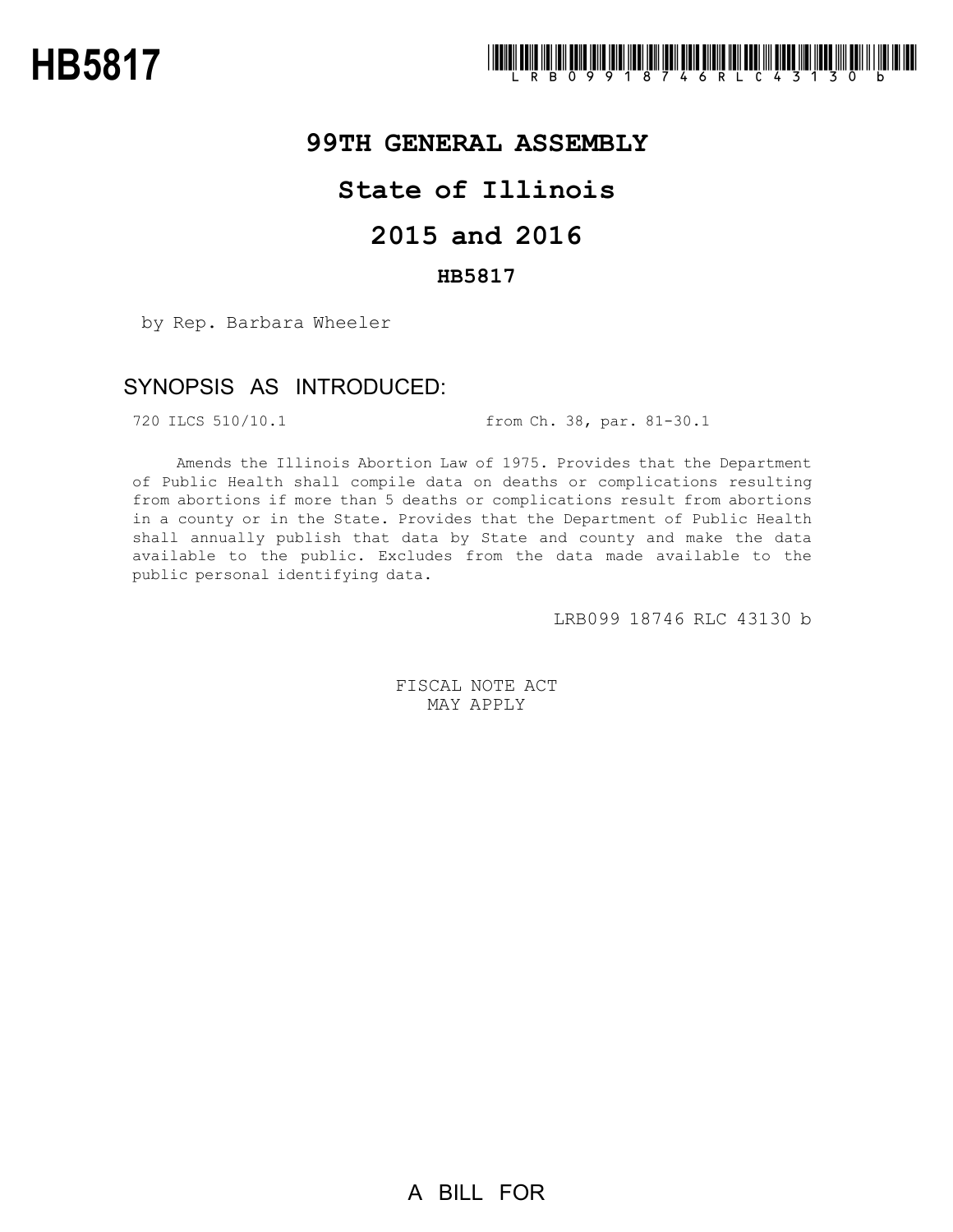1

AN ACT concerning criminal law.

#### **Be it enacted by the People of the State of Illinois, represented in the General Assembly:** 2 3

Section 5. The Illinois Abortion Law of 1975 is amended by changing Section 10.1 as follows: 4 5

(720 ILCS 510/10.1) (from Ch. 38, par. 81-30.1) Sec. 10.1. Reporting by physicians to the Department of Public Health of complications and deaths resulting from an abortion. 6 7 8 9

(a) Any physician who diagnoses a woman as having complications resulting from an abortion or if the woman dies as the result of an abortion shall report, within a reasonable period of time, the diagnosis and a summary of her physical symptoms to the Illinois Department of Public Health in accordance with procedures and upon forms required by such Department. The Department of Public Health shall define the complications required to be reported by rule. The complications defined by rule shall be those which, according to contemporary medical standards, are manifested by symptoms with severity equal to or greater than hemorrhaging requiring transfusion, infection, incomplete abortion, or punctured organs. If the physician making the diagnosis of a complication knows the name or location of the facility where the abortion 10 11 12 13 14 15 16 17 18 19 20 21 22 23